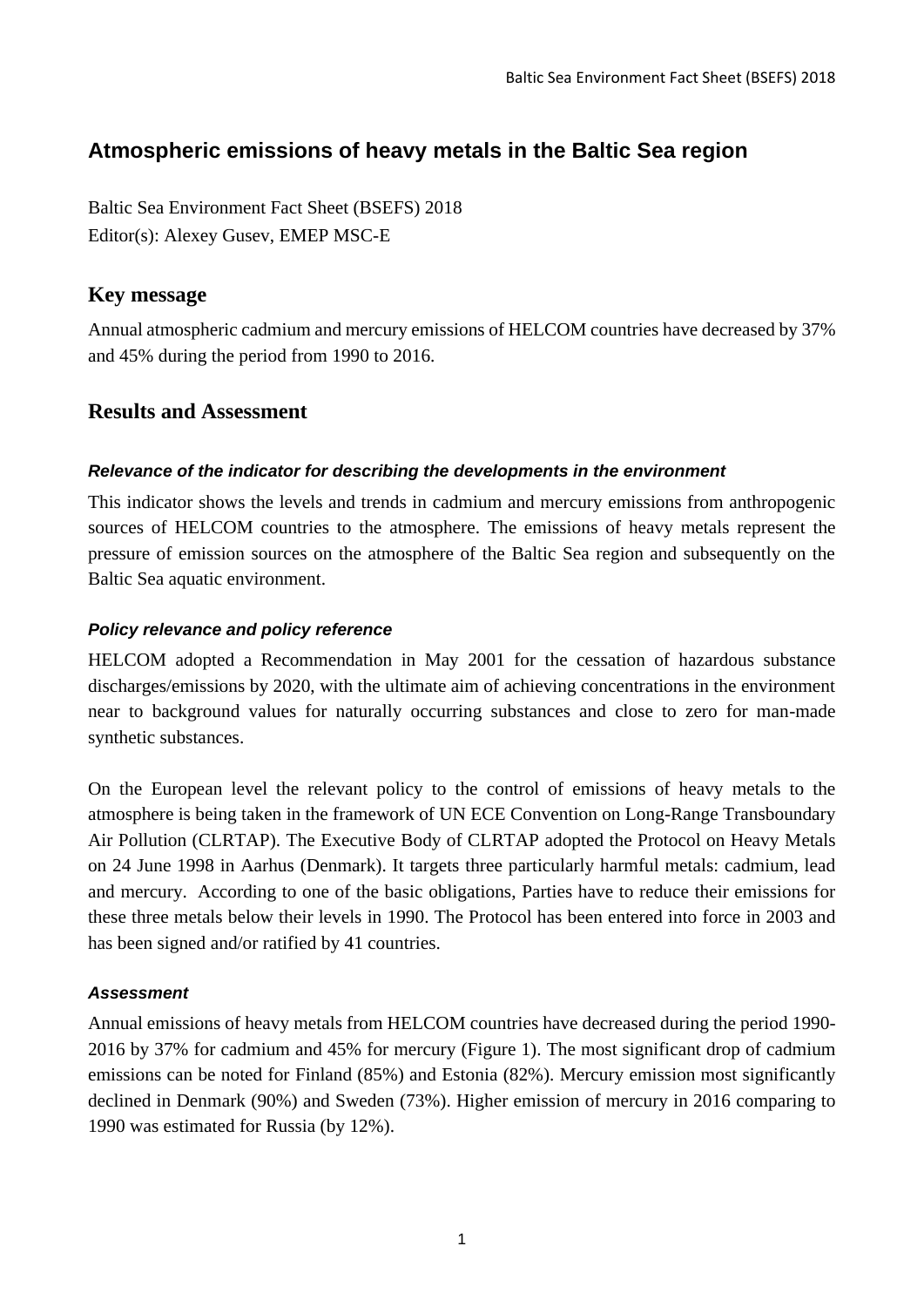The reduction in heavy metal emission to the atmosphere is a consequence of increased use of cleaner production technologies as well as of industrial restructuring in some of the HELCOM countries in early 1990s.

In 2016 total annual emissions of HELCOM countries amounted to 92 and 40 tonnes of cadmium and mercury, respectively. Among the HELCOM countries the largest contributions to HM emissions was made by Russia, Poland and Germany.

Maps with time-series of annual total cadmium and mercury emissions of HELCOM countries are shown in Figures 2 and 3. The diagrams also present the fractions of emissions deposited to the Baltic Sea. The largest fractions belong to Denmark and Sweden (about 20% for cadmium and 10% for mercury), while the lowest one to Russia (about 0.5%).



**Figure 1.** Total annual emissions of cadmium and mercury to the atmosphere from HELCOM countries in period 1990-2016 (% of 1990).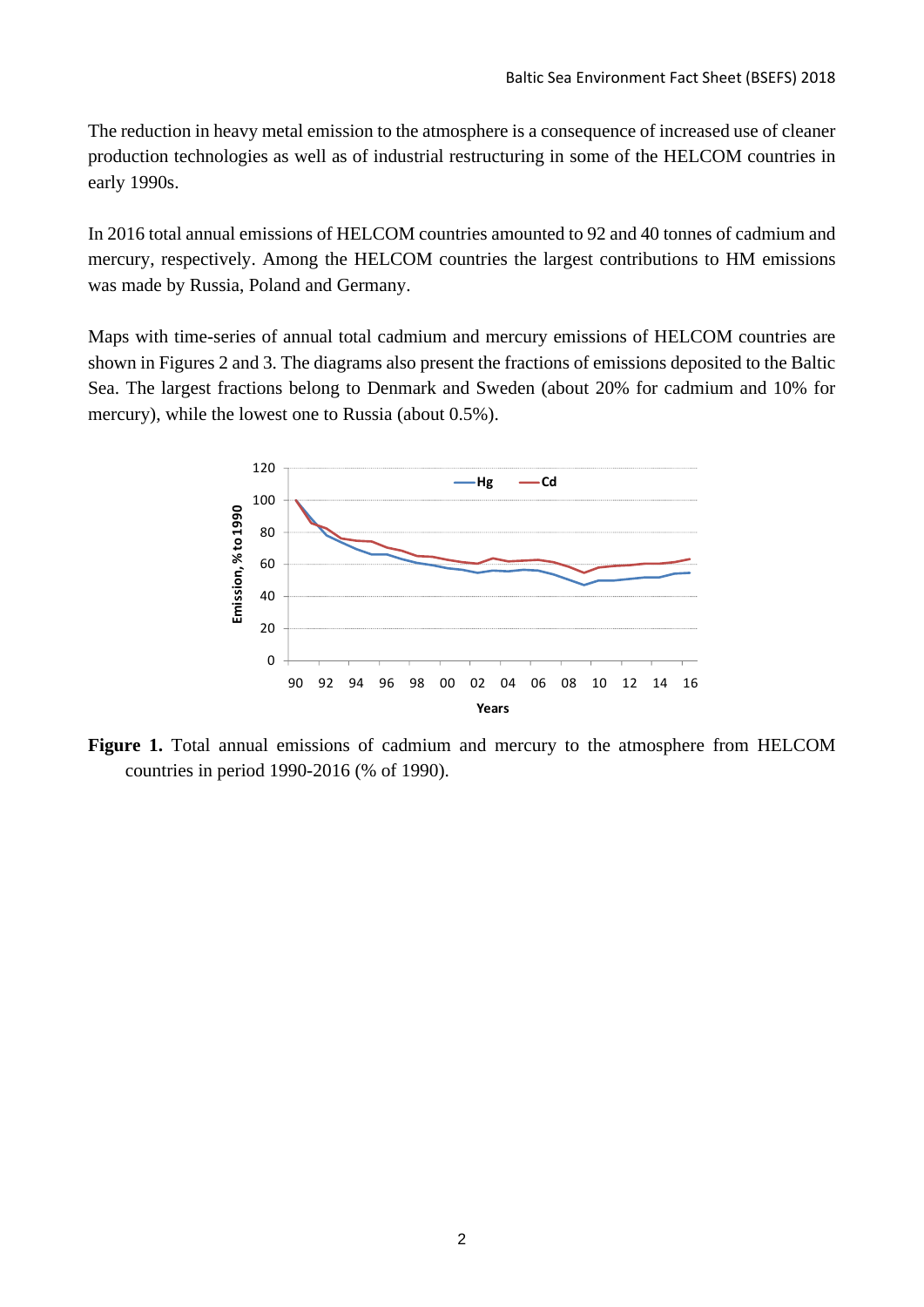

**Figure 2:** Map of **cadmium** emissions of HELCOM Contracting Parties (CP) to air as totals in tonnes/year for the period 1990-2016. Red sections of the bars identify the fraction of emission deposited to the Baltic Sea. Green bars indicate expert estimates. *(Emission data of the CP refer to the total area of the CP except for Russia, where emissions from the territory of Russia within the EMEP domain is used).*

Note: different scales have been used for different countries!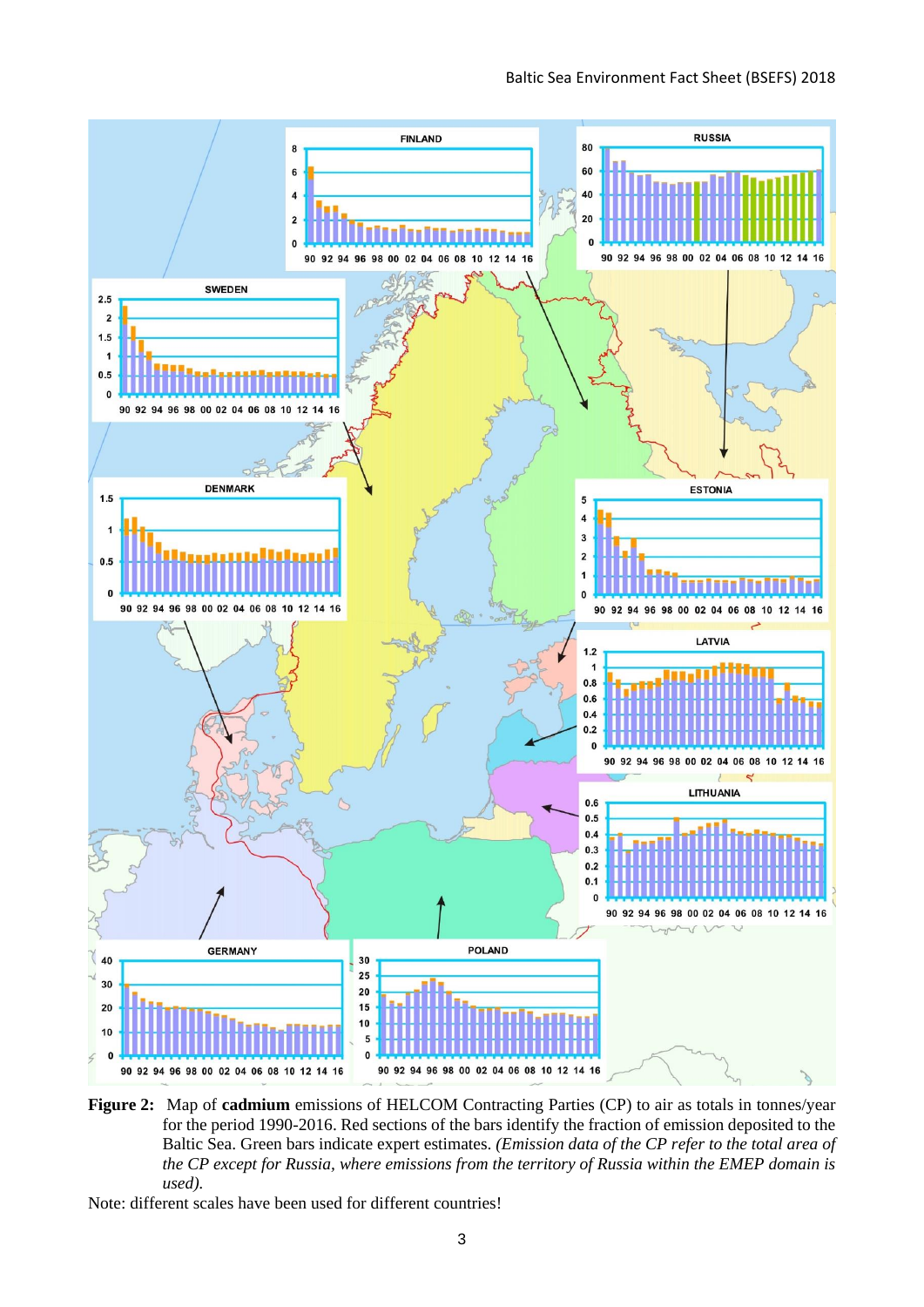

**Figure 3**: Map of **mercury** emissions of HELCOM Contracting Parties (CP) to air as totals in tonnes/year for the period 1990-2016. Red sections of the bars identify the fraction of emission deposited to the Baltic Sea. Green bars indicate expert estimates. *(Emission data of the CP refer to the total area of the CP except for Russia, where emissions from the territory of Russia within the EMEP domain is used).*

Note: different scales have been used for different countries!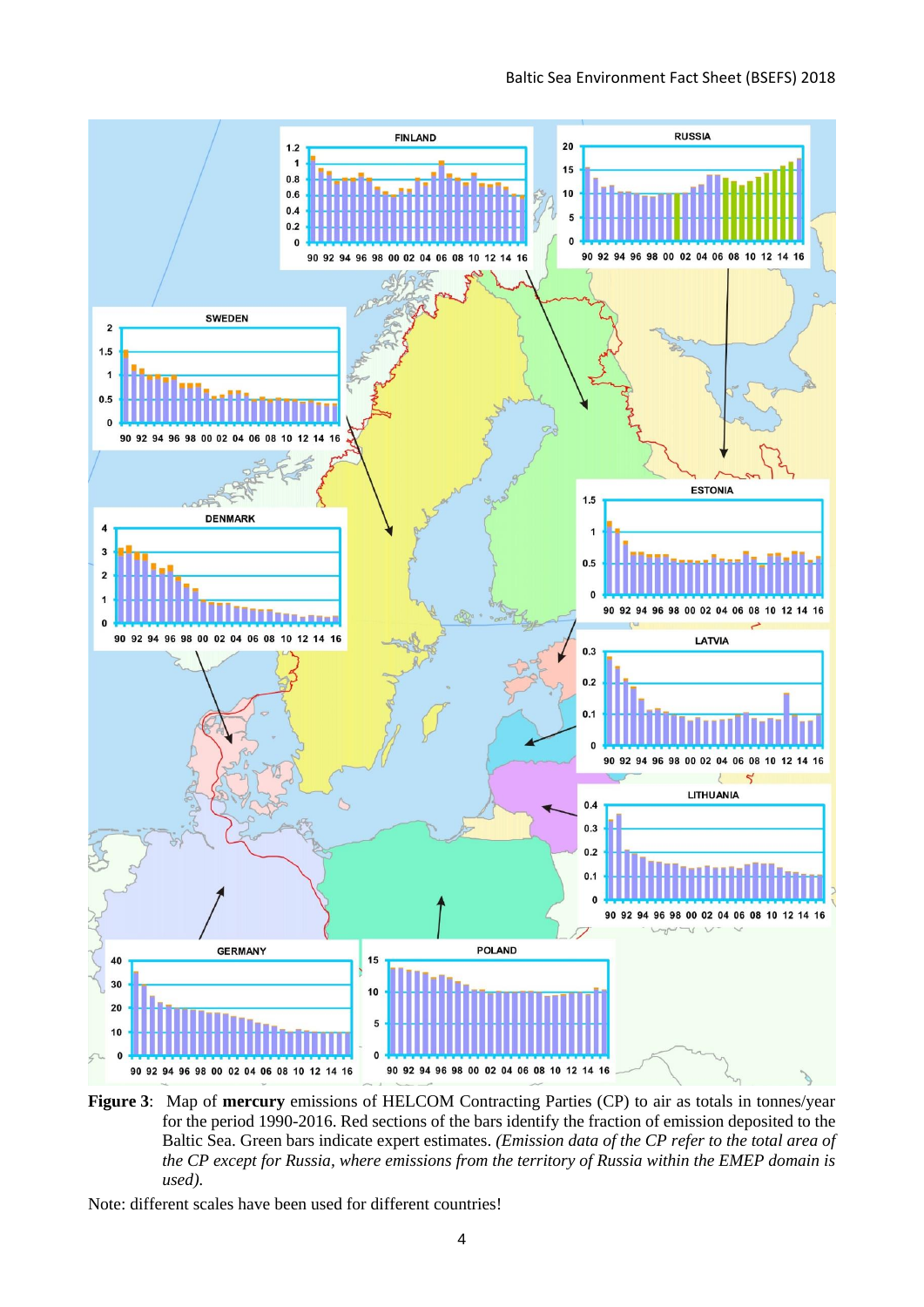# **Data**

Numerical data on HM anthropogenic emissions of HELCOM countries are given in the following tables that can be found in the attached Microsoft Excel file (HM emissions data.xls).

**Table 1.** Cadmium emissions from anthropogenic sources of HELCOM countries from 1990 to 2016.

**Table 2.** Mercury emissions from anthropogenic sources of HELCOM countries from 1990 to 2016.

### **Meta data**

#### Technical information:

1. Source:

EMEP/MSC-E, EMEP/CEIP.

2. Description of data:

Annual total emissions of cadmium and mercury were officially reported to the UN ECE Secretariat by HELCOM countries. These data are available from the EMEP Centre on Emission Inventories and Projections (CEIP) (http://www.ceip.at/).

3. Geographical coverage:

EMEP region

4. Temporal coverage:

Data on cadmium and mercury annual emission totals are available for the period 1990 – 2016 for all HELCOM countries but Russia. The Russian Federation did not submit the information for 2001 and 2007-2016. Values of HM emissions from Russia for 2007-2016 were estimated by CEIP (*Tista et al.*, 2018).

5. Methodology and frequency of data collection:

National data on HM emissions are annually submitted by countries Parties to LRTAP Convention to the UN ECE Secretariat. The methodology is based on combination of measurements of releases to the atmosphere and estimation of emission based on activity data and emission factors. Submitted emission data are processed using quality assurance and quality control procedure and stored in the UN ECE/EMEP emission database at EMEP/CEIP Centre.

#### Quality information:

6. Strength and weakness:

Strength: data on emissions are annually submitted, checked and stored in the database

Weakness: gaps in time series of national emissions, uncertainties in national emissions, lack of gridded emissions, and incompleteness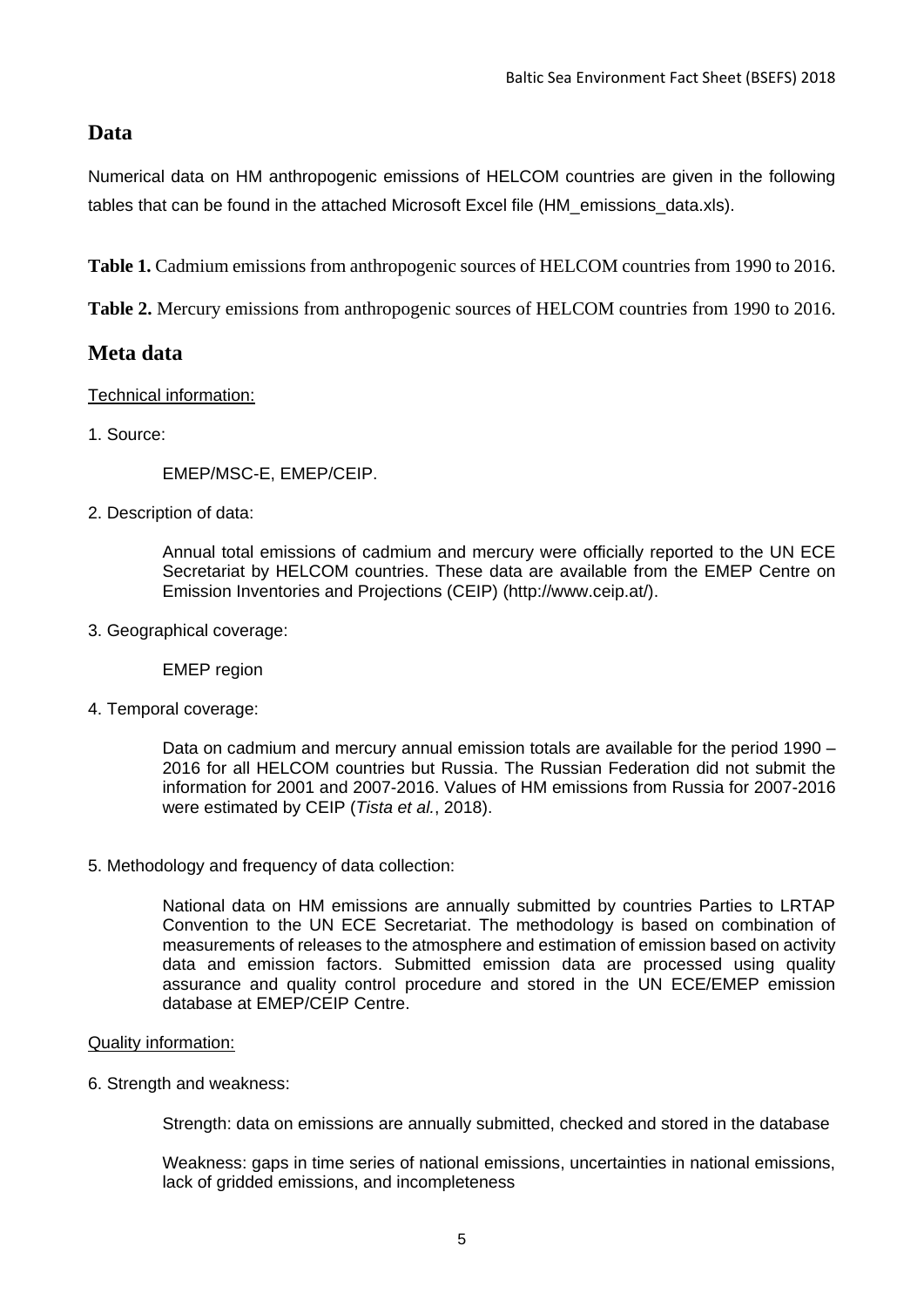#### 7. Uncertainty:

Among the HELCOM countries the level of uncertainty of official data on HM emission was reported by Finland, Denmark, Estonia, Latvia, Poland, and Sweden. From other EMEP countries the information on uncertainties of HM official emissions is available for Belarus, Belgium, France, Croatia, Cyprus, Switzerland and the United Kingdom. The uncertainty of reported data on HM emissions expressed as percentage relative to mean value of emission is as follows:

| Finland:      | Cd<br>Hg | ±28%<br>±19%                |
|---------------|----------|-----------------------------|
| Denmark:      | Cd<br>Hg | 431%<br>101%                |
| Estonia:      | Cd<br>Hg | 134%<br>182%                |
| Latvia:       | Cd<br>Hg | 29%<br>17%                  |
| Poland:       | Cd<br>Hg | 53%<br>59%                  |
| Sweden:       | Cd<br>Hg | 37%<br>68%                  |
| Belarus:      | Cd<br>Hg | 266%<br>111%                |
| Belgium:      | Cd<br>Hg | 85%<br>33%                  |
| France:       | Cd<br>Hg | 37%<br>32%                  |
| Croatia:      | Cd<br>Hg | 295%<br>77%                 |
| Cyprus:       | Cd<br>Hg | 25%<br>8%                   |
| Swintzerland: | Cd<br>Hg | 20% to 50%<br>20% to 50%    |
| UK:           | Cd<br>Ha | -30% to >50%<br>-30% to 50% |

#### 8. Further work required:

Further work of national experts on emissions of heavy metals is required to fill the gaps in the emission time-series and to reduce their uncertainties.